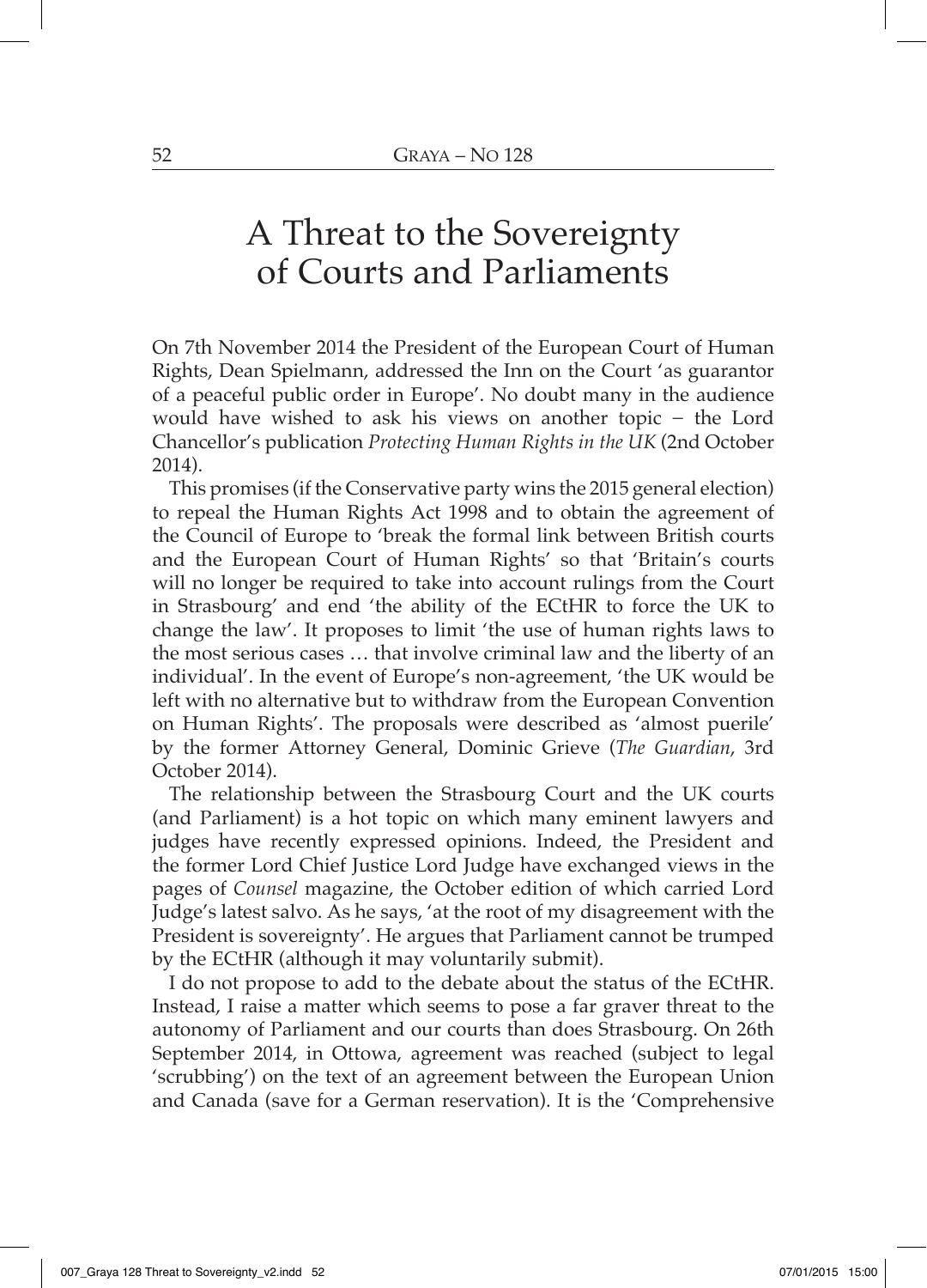Economic and Trade Agreement' (CETA). It is the precursor for a yet bigger agreement currently being negotiated between the EU and the USA called the 'Transatlantic Trade and Investment Partnership' (TTIP). Whilst under negotiation the text of both agreements has been kept secret. Apart from the negotiators, the citizens of the EU – and indeed members of state parliaments and MEPs − have been kept in the dark (other than the representatives of multi-national corporations who have participated in the negotiations). However, on signature, the text of CETA has been published, all 1634 pages of it. It is a revealing document. The wall of secrecy around TTIP remains inviolate.

Nonetheless, concern about TTIP has been growing in Europe. A recent on-line petition against it drew some 500,000 signatures in less than five days. The trade unions in Europe have been vocal against it. Of particular concern in the UK has been the threat perceived to the NHS in that TTIP and CETA would appear to preclude re-nationalisation of the NHS. Concerns have also been expressed over the central thrust of the agreements, which is to remove existing, and to bar new, regulations which are seen to impede free trade. Regulations which protect food standards and the environment are, for example, seen to be at risk. Unions see a threat to established labour rights in European countries.

Such challenges might be thought to be farfetched but it is in the resolution of challenges that the real threat to sovereignty lies. Both CETA and TTIP provide an Investor State Dispute Settlement mechanism (ISDS). This is a system of arbitration by which 'investors' (ie multinational corporations) can bring damages claims against governments for loss of profit resulting from breach of the agreement.

This dispute resolution system is striking indeed. States cannot sue investors. No citizen has a right of complaint or standing to be heard. Trade unions, for example, will note the 'Trade and Labour' Chapter in CETA. This commits states to respect key principles of the International Labour Organisation. But, not only is the chapter largely aspirational, it applies only to states and not to investors and, most particularly, unions are unable to access the ISDS either to enforce ILO principles or to be heard in cases where they would wish to support a state defendant on ILO grounds. How a quasi-judicial system which gives access to only one category of potential litigant and excludes the bulk of the population as individuals and associations is consonant with the Rule of Law is unclear.

Of course bi-lateral trade agreements are not new, there are apparently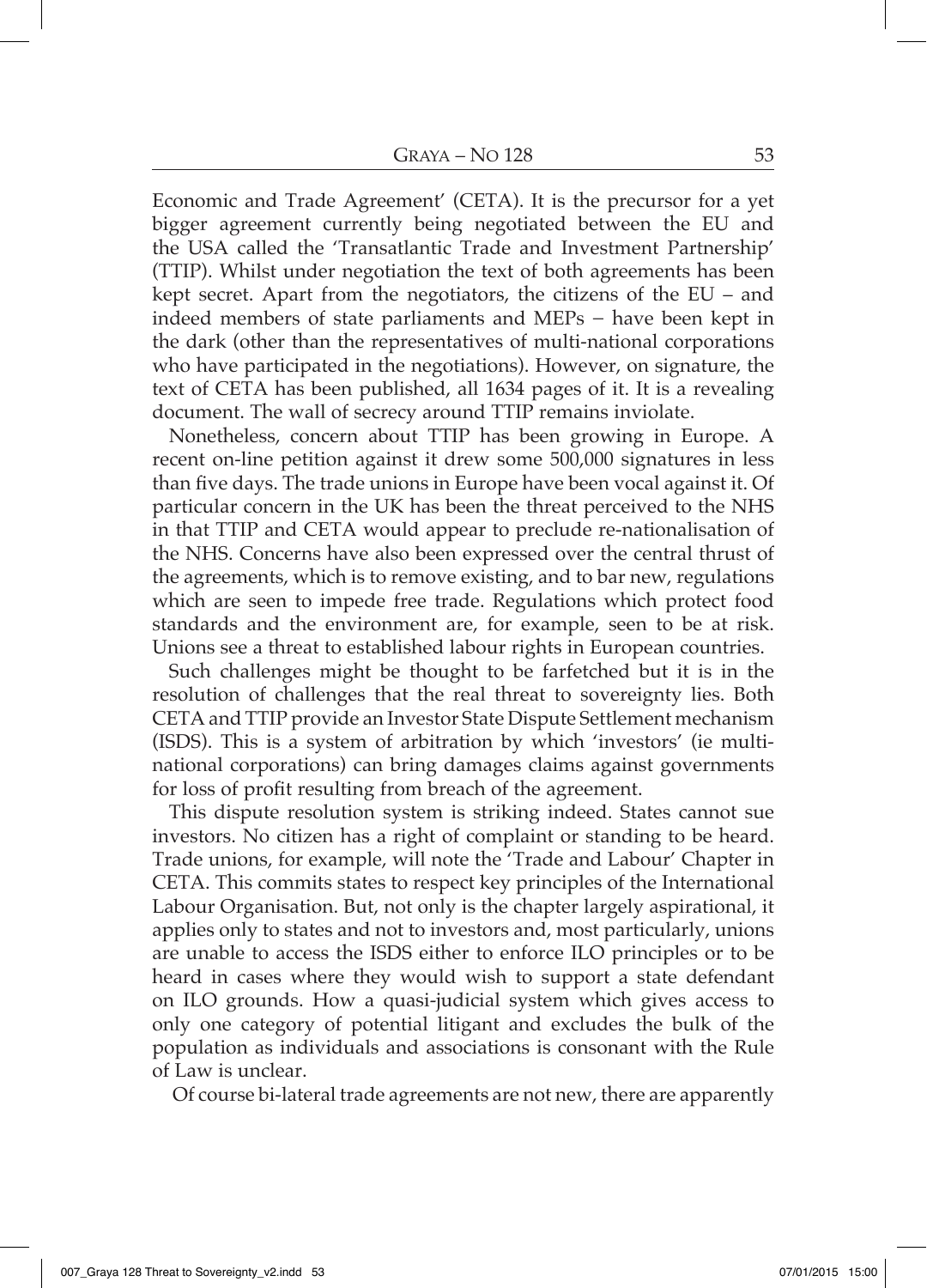over 2,000 currently in force, worldwide. Many have ISDS mechanisms. The arbitrations which have taken place under them offer an insight into the sort of matter justiciable in them and the impact they can have on parliamentary sovereignty.

In April 2014 the UN Conference on Trade and Development (UNCTAD) published its annual note *Recent Developments in Investor-State Dispute Settlement* revealing that the number of such claims has steadily risen over 20 years to 57 made in 2013. The damages claimed ranged from a mere US\$27m to US\$1bn. Of cases decided in 2013 most were decided against the state, in one of which an award of US\$935m was made (*Al-Kharafi v Libya*, 22nd March 2013).

Claims made in 2013 included claims for alleged losses arising from the imposition of levies on solar power plants in the Czech Republic and from a reduction of subsidies for renewable energy in Spain. There was a claim (for €824m) against Cyprus for increasing its stake in the Cyprus Popular Bank as a stability measure in the crisis. A claim was made for the equivalent of an injunction against the Slovak Republic for proposing legislation said to involve the expropriation of a privately held stake in a Slovak health insurer. Canada is being sued by one company for compensation for the loss of its gas exploration permits as a consequence of Quebec's moratorium on fracking, and by an electricity supplier for contractual losses arising from Ontario's moratorium (on health and environmental grounds) on offshore wind-farms. Developers sued Costa Rica for expropriating land to build an ecological park; Croatia was sued by developers who bought land after what they claim were misleading assurances by the local planning office that residential development would be permitted. Swedish power company Vattenfall has brought a claim against Germany for €4.7bn for lost profits caused by Germany's decision to phase out nuclear power stations.

Amongst some 568 ISDS claims against 98 states which UNCTAD has reported over the years, it notes that 'cases where investors challenge the conduct of the domestic courts of the host state are not infrequent'. A case in point is the decision of the High Court of Australia in *JT International SA v Commonwealth of Australia* [2012] HCA 43; 86 ALJR 1297 to reject a challenge to the validity of the Tobacco Plain Paper Packaging Act 2011 on the grounds that the requirement to use plain paper expropriated the manufacturers' intellectual property rights in their cigarette packaging. Transnational cigarette manufacturer Philip Morris Asia Ltd then made a claim against the Australian Government (under the Australia–Hong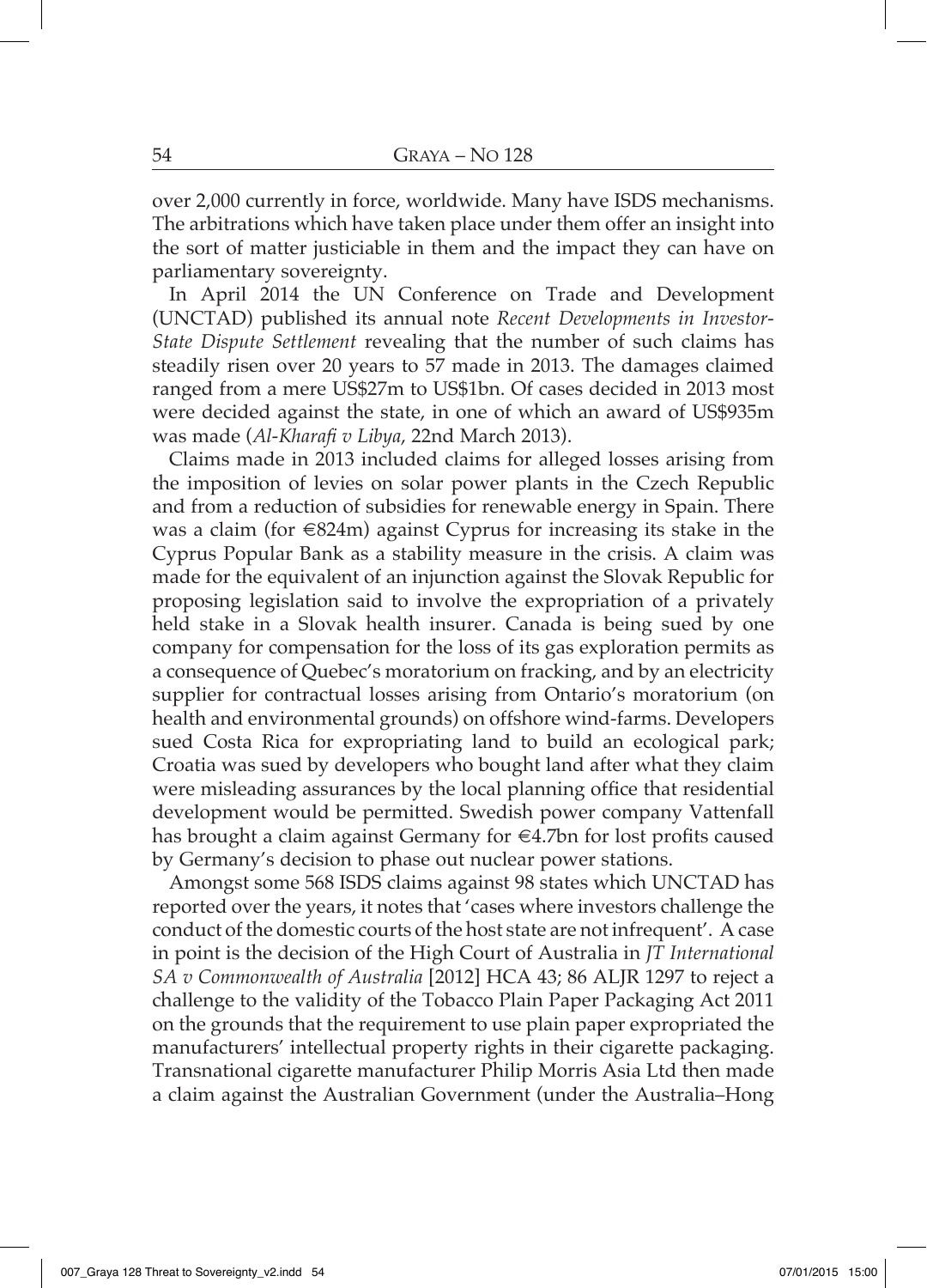Kong Promotion and Protection of Investments Agreement) for billions of Australian dollars − to be heard by arbitrators in Singapore in February 2015. The claim repeats the allegation of expropriation decided by the High Court and adds a claim of failure to fulfil the requirement, typical of these agreements, of 'fair and equitable treatment'.

Similarly, the drug company Eli Lilly has sought \$500m compensation against Canada (under the ISDS of the North America Free Trade Agreement) by way of challenge to Canadian judicial decisions that patents on two drugs were invalid for want of utility.

The point will not be lost on those following the Strasbourg debate that this means that the arbitrators under these agreements have arrogated to themselves the right to overturn decisions of the highest state courts – and, it must be assumed by the same logic, regional courts such as the ECtHR or the Court of Justice of the EU. This power is not confined to cases where it is alleged that the national court was 'so egregiously wrong' or behaved so unfairly as to breach fair and equitable treatment (see *Arif v Moldova*, 8th April 2013). The power to override national and regional courts will apply whenever such a court upholds national or regional law (such as EU Treaties and Directives or the European Convention) which, in the view of the arbitrators, impacts on the profit of a foreign investor.

Of course, of yet more fundamental constitutional importance than preserving the sovereignty of the courts is the preservation of democracy itself – the very foundation of Lord Judge's arguments. The challenges by foreign corporations through the medium of ISDS constitute a frontal attack on the citizens of Europe and their democratic national institutions. What government will not think twice about the risk of multi-million pound claims before fulfilling democratic mandates such as, for example, to ban fracking, wind-farms or nuclear power stations; or to purchase property compulsorily to create a new high speed railway line, widen a road or build more public housing? And how can an arbitral injunction on even debating proposed legislation in a national parliament be compliant with the essentials of democracy? Ignore for the moment the negotiation of an agreement in total secrecy from the parliamentary representatives of the citizens, and the lack of any apparent EU mandate to commit member states to an agreement by which (it is mooted) the states will be bound but which they will not ratify since the European Commission will do so.

These are fundamental issues which require urgent consideration, not